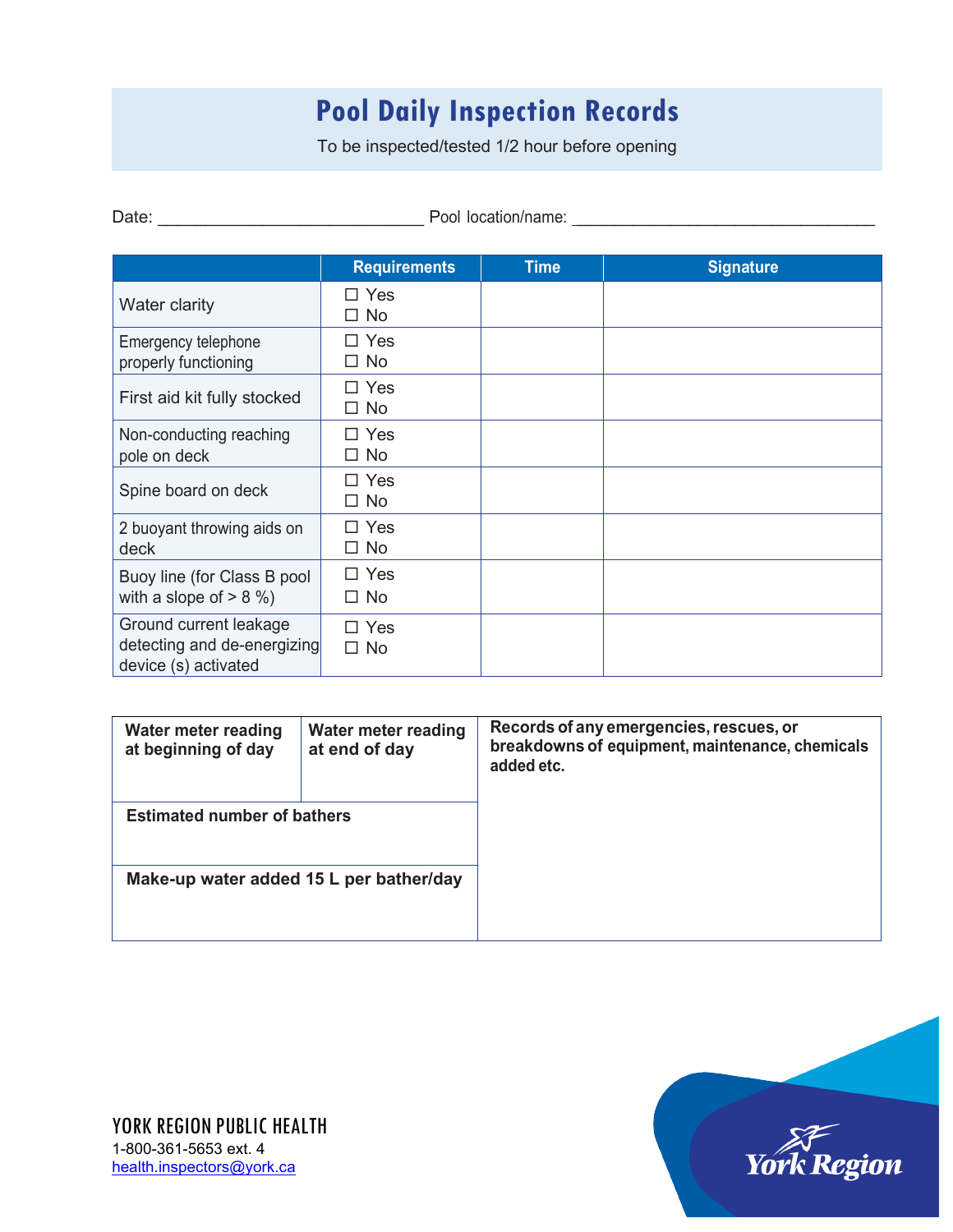## **Pool Daily Water Chemistry Tests**

Tests shall be conducted every 1/2 hour before opening and every 4 hours for pools with an automatic sensing device or every 2 hours for pools without automatic sensing device.

Date: \_\_\_\_\_\_\_\_\_\_\_\_\_\_\_\_\_\_\_\_\_\_\_\_ Pool location/name: \_\_\_\_\_\_\_\_\_\_\_\_\_\_\_\_\_\_\_\_\_\_\_\_\_\_\_\_\_\_\_\_\_\_\_\_\_

| Time:                                                                                                                                                     |  |  |  |  |  |  |
|-----------------------------------------------------------------------------------------------------------------------------------------------------------|--|--|--|--|--|--|
|                                                                                                                                                           |  |  |  |  |  |  |
|                                                                                                                                                           |  |  |  |  |  |  |
| <b>Total Alkalinity</b><br>$80 - 120$ mg/L                                                                                                                |  |  |  |  |  |  |
| pH 7.2 - 7.8                                                                                                                                              |  |  |  |  |  |  |
| <b>Free Available Chlorine</b><br>Unstabilized: 0.5 - 10 mg/L<br>Stabilized (Outdoor only):<br>$1.0 - 10$ mg/L                                            |  |  |  |  |  |  |
| <b>Total Chlorine</b><br>TC-FAC= combined chlorine<br>(CC) Shock treatment should<br>be considered when combined<br>chlorine<br>reaches 0.2 mg/L or above |  |  |  |  |  |  |
| <b>Total Bromine</b><br>$2.0 - 4.0$ mg/L                                                                                                                  |  |  |  |  |  |  |
| <b>Water clarity</b>                                                                                                                                      |  |  |  |  |  |  |
| ORP (if applicable -<br>take reading once a<br>day) 600mV - 900mV                                                                                         |  |  |  |  |  |  |
| <b>Cyanuric acid</b><br>(Outdoor pool - weekly<br>test) maximum 60 ppm                                                                                    |  |  |  |  |  |  |
| <b>Operator's initials</b>                                                                                                                                |  |  |  |  |  |  |

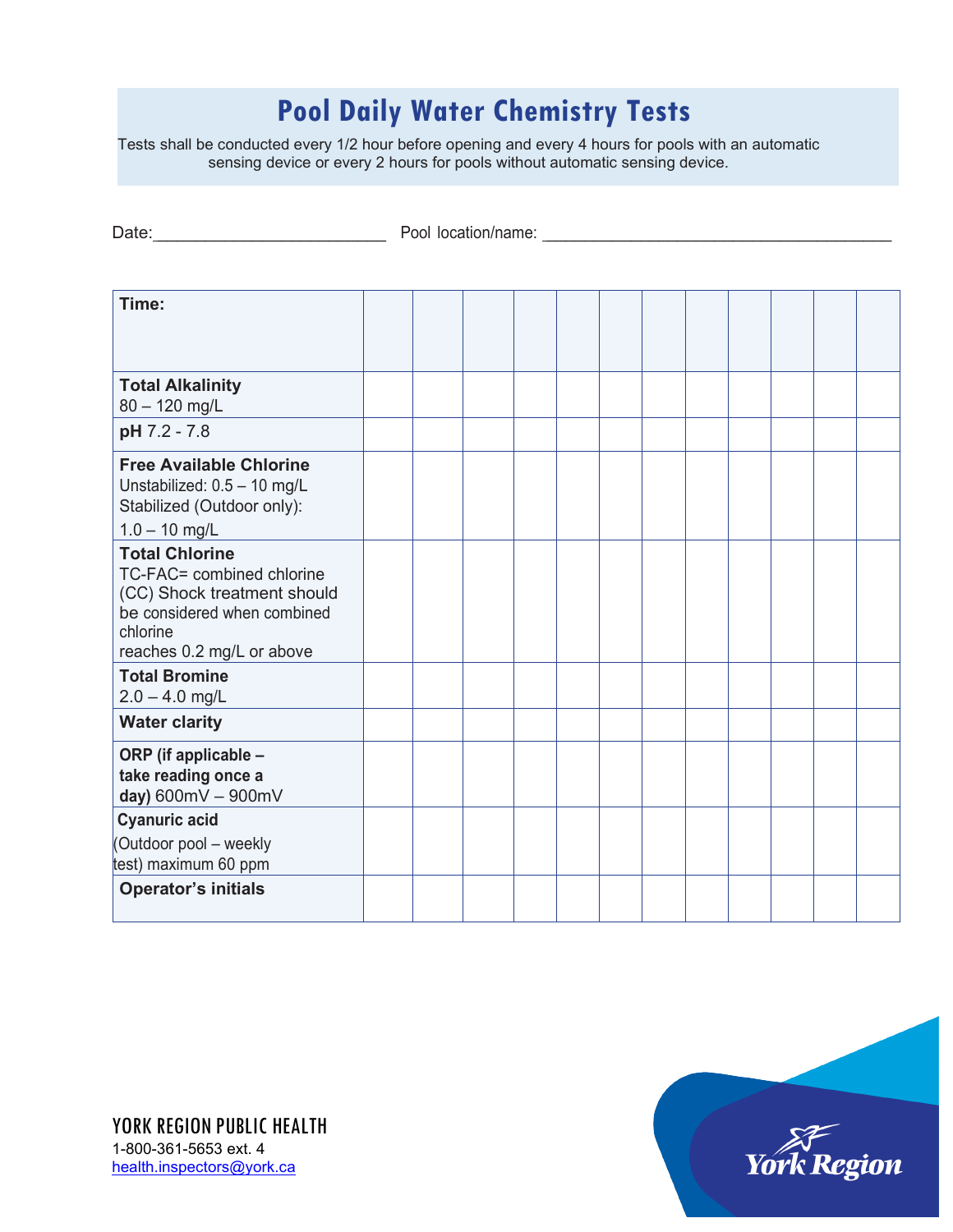## **Pool Monthly Tests**

Year: \_\_\_\_\_\_\_\_\_\_\_\_\_\_\_\_\_\_\_\_\_\_\_\_\_ Pool location/name: \_\_\_\_\_\_\_\_\_\_\_\_\_\_\_\_\_\_\_\_\_\_\_\_\_\_\_\_\_\_\_\_\_\_\_

| <b>Month</b>    | <b>Gravity &amp; suction</b><br>outletcovers | <b>Ground current leakage</b><br>detecting and de-<br>energizing devices | <b>Emergency stop</b><br>button<br>(if applicable) | <b>Vacuum release</b><br>mechanism<br>(if applicable) |
|-----------------|----------------------------------------------|--------------------------------------------------------------------------|----------------------------------------------------|-------------------------------------------------------|
| <b>January</b>  | Date and Time                                | Date and Time                                                            | Date and Time                                      | Date and Time                                         |
|                 | Action taken                                 | Action taken                                                             | Action taken                                       | Action taken                                          |
|                 | Signature                                    | Signature                                                                | Signature                                          | Signature                                             |
| <b>February</b> | Date and Time                                | Date and Time                                                            | Date and Time                                      | Date and Time                                         |
|                 | Action taken                                 | Action taken                                                             | Action taken                                       | Action taken                                          |
|                 | Signature                                    | Signature                                                                | Signature                                          | Signature                                             |
| <b>March</b>    | Date and Time                                | Date and Time                                                            | Date and Time                                      | Date and Time                                         |
|                 | Action taken                                 | Action taken                                                             | Action taken                                       | Action taken                                          |
|                 | Signature                                    | Signature                                                                | Signature                                          | Signature                                             |
| April           | Date and Time                                | Date and Time                                                            | Date and Time                                      | Date and Time                                         |

YORK REGION PUBLIC HEALTH 1-800-361-5653 ext. 4 [health.inspectors@york.ca](mailto:health.inspectors@york.ca)

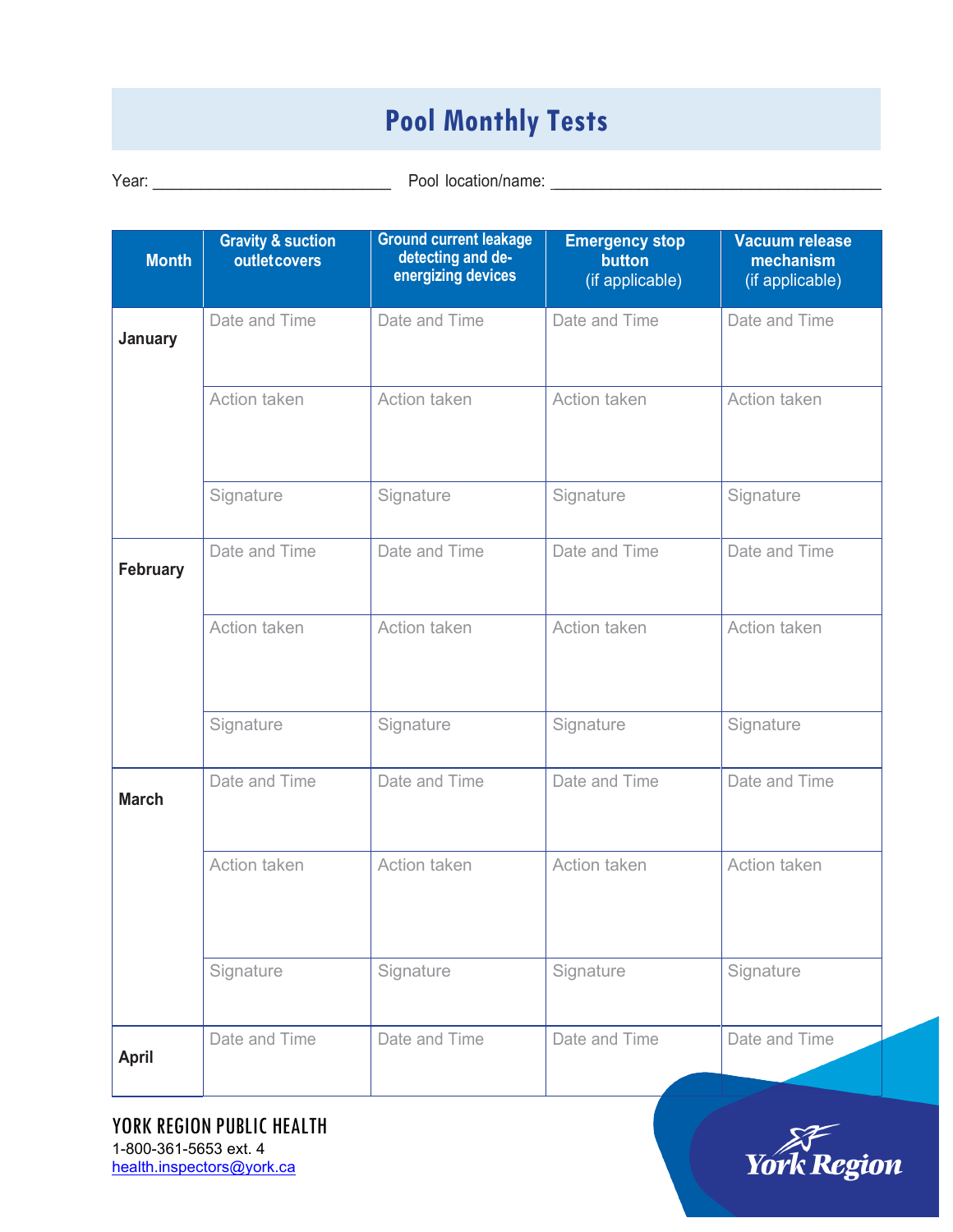| <b>Month</b>  | <b>Gravity &amp; suction</b><br>outletcovers | <b>Ground current leakage</b><br>detecting and de-<br>energizing devices | <b>Emergency stop</b><br>button<br>(if applicable) | <b>Vacuum release</b><br>mechanism<br>(if applicable) |  |
|---------------|----------------------------------------------|--------------------------------------------------------------------------|----------------------------------------------------|-------------------------------------------------------|--|
|               | Action taken                                 | Action taken                                                             | Action taken                                       | Action taken                                          |  |
|               | Signature                                    | Signature                                                                | Signature                                          | Signature                                             |  |
| <b>May</b>    | Date and Time                                | Date and Time                                                            | Date and Time                                      | Date and Time                                         |  |
|               | Action taken                                 | Action taken                                                             | Action taken                                       | Action taken                                          |  |
|               | Signature                                    | Signature                                                                | Signature                                          | Signature                                             |  |
| June          | Date and Time                                | Date and Time                                                            | Date and Time                                      | Date and Time                                         |  |
|               | Action taken                                 | Action taken                                                             | Action taken                                       | Action taken                                          |  |
|               | Signature                                    | Signature                                                                | Signature                                          | Signature                                             |  |
| July          | Date and Time                                | Date and Time                                                            | Date and Time                                      | Date and Time                                         |  |
|               | Action taken                                 | Action taken                                                             | Action taken                                       | Action taken                                          |  |
|               | Signature                                    | Signature                                                                | Signature                                          | Signature                                             |  |
| <b>August</b> | Date and Time                                | Date and Time                                                            | Date and Time                                      | Date and Time                                         |  |
|               | Action taken                                 | Action taken                                                             | Action taken                                       | Action taken                                          |  |
|               | Signature                                    | Signature                                                                | Signature                                          | Signature                                             |  |